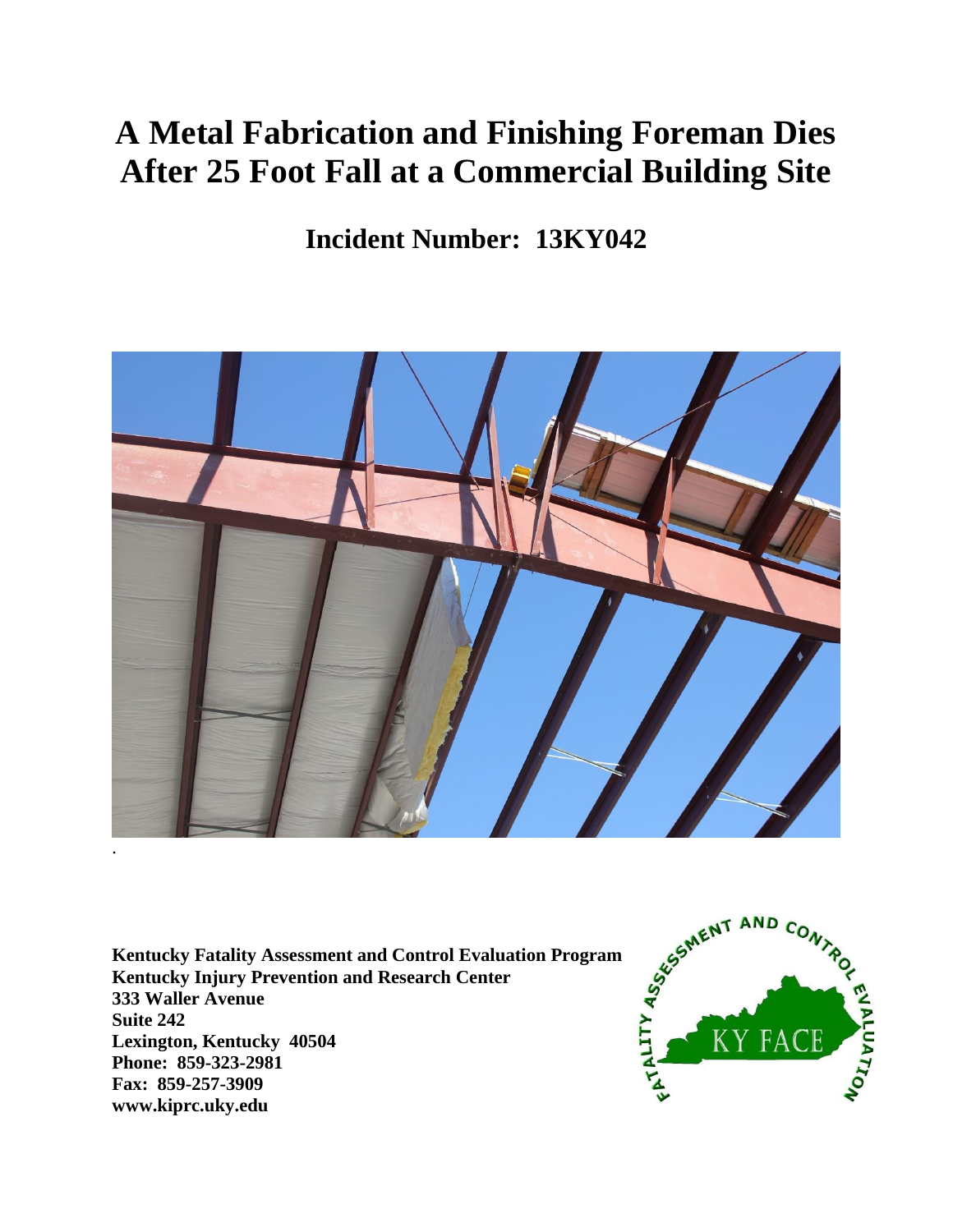# **Kentucky Fatality Assessment and Control Evaluation (FACE) Program Incident Number: 13KY042 Release Date: February 10, 2014 Subject: A Metal Fabrication and Finishing Foreman Dies after 25 Foot Fall at a Commercial Building Site**

# **Summary**

On a fall Wednesday afternoon at 3:00 pm, a 53-year-old male fabrication and finishing foreman was installing sheets of insulation prior to decking on a commercial building. The foreman was standing at the edge of the decking on roof beams, arguing with an excavation contractor about the movement of his loader to complete grading work. Witnesses say the foreman was distracted when he told the other workers to spread the "itchy" (meaning rolls of fiberglass insulation). When the foreman took a step forward as he usually did, he fell off the edge and died of head and neck injuries.

To prevent future occurrences of similar incidents, the following recommendations have been made:

**Recommendation No. 1: Employers should always ensure employees have access to tie off when working in high areas allowing employees to remain tied off at all times.** 

**Recommendation No. 2: General Contractors should coordinate and stagger various subcontractors' work to prevent creation of additional hazards, conflict and obstructions**

**Recommendation No. 3: Employers should be sure safety training is given to each new hire prior to working.**

**Recommendation No. 4: Employers should implement and enforce a written safety policy which states the consequences of not following their personal fall arrest policy.**

**Recommendation No. 5: General contractors should ensure through contract language that all subcontractors implement and enforce appropriate safety and health programs and training specific to the work to be performed.** 

#### **Background**

The foreman on the commercial construction job was hired in July 2013 to supervise the work of the laborers for a metal fabrication and finishing company. The foreman came highly recommended from a competitor company. The foreman had 20 plus years' experience in the industry. The company maintained a safety program and had a consultant perform safety training in January 2013 that included fall protection. The foreman did not participate in that safety training because he was hired in July 2013.

On the day of the incident, the temperature ranged from 84 to 87 degrees Fahrenheit in the afternoon and there was no precipitation, but mostly cloudy skies.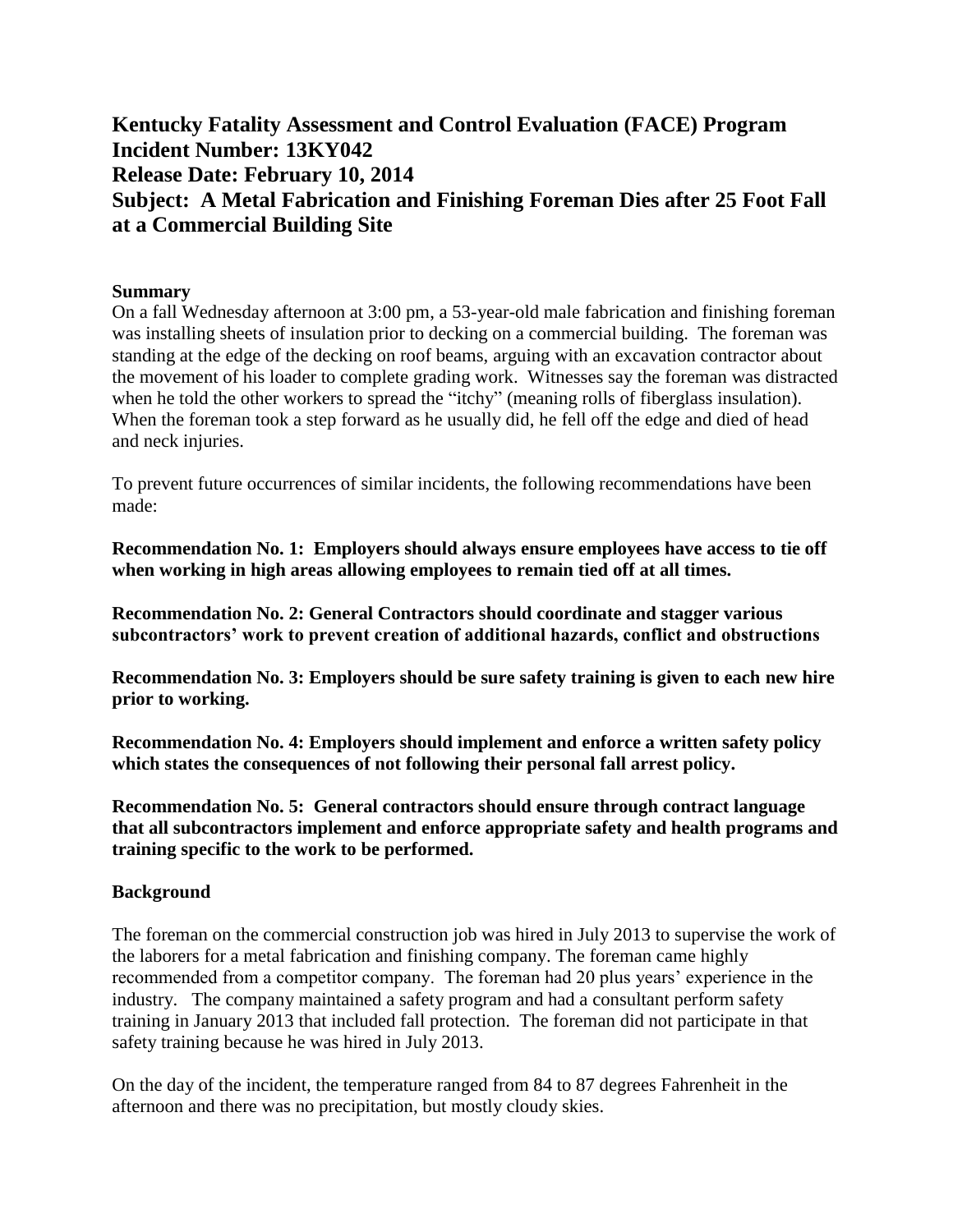#### **Investigation**

The Kentucky Fatality Assessment and Control Evaluation Program was notified of an occupational fatality involving a foreman of a commercial construction company by Kentucky Occupational Safety and Health via email.

The employees that were interviewed stated they had been working with a different crew prior to this job and they had worked with this foreman anywhere from two (2) weeks to three (3) months. Employees stated usually when they were working on a job like this, there were no other subcontractors onsite until they were completely finished. They stated this particular job had numerous subcontractors working concurrently, and in their opinion, this was sometimes an unsafe situation for the contractors working below them without hard hats. The employees stated since the onset of this particular job, the subcontractors had been anything but cooperative and had pushed the employees to get out of the way and hurry up and finish. The employees stated the foreman had done his best to keep everyone happy while trying to finish the job safely.

Around three o'clock on the fall afternoon, the foreman on the job was doing leading edge decking work on the west side of a commercial building site. The foreman was standing in the middle of the roof with an employee approximately twenty-five (25) feet to the North of him on the roof. A third roofing employee was standing approximately twenty-five (25) feet to the South on the roof. They were in the process of installing insulation on the roof prior to installing roof decking. The crew had eaten an early lunch and they were near finishing for the day with the insulation, when another subcontractor started yelling at the foreman that his equipment was in the way. The foreman said several times to give his crew 5 more minutes to complete their insulation installation, but the other subcontractor continued to argue with the foreman causing the foreman to become quite frustrated.

A fourth employee of the same company was also on the roof doing clean-up work. All four (4) company employees were wearing fall protection harnesses. The employee doing clean-up work and the employee on the South side were tied off on the roof. They had a life line running across the North and the South sides of the roof. The tie-off stand in the North West corner of the roof had been moved at some point, because it was interfering with the stacking of the decking materials. The employee on the South end tied off to the life line, but the other two (2) employees, the foreman and the North side employee, could not reach the zip line that ran across the length of the roof, and were not tied off.

They thought they were doing the last deck of the day, but two of the three employees on the roof edge could no longer reach the tie-off stand to tie off. Their normal action was for the three employees at the end of the roof to be about four (4) feet from the end of the decking (while tied off), grab the end of the insulation sheet and pull it back taut, then take a step forward while going down to one knee and lay the insulation forward, about two feet beyond the end of the decking. Then the insulation would be pulled tight by two employees on a lift.

It was reported that the foreman was frustrated and angry with another subcontractor about the placement of a backhoe and that he failed to move back four (4) foot from the leading edge of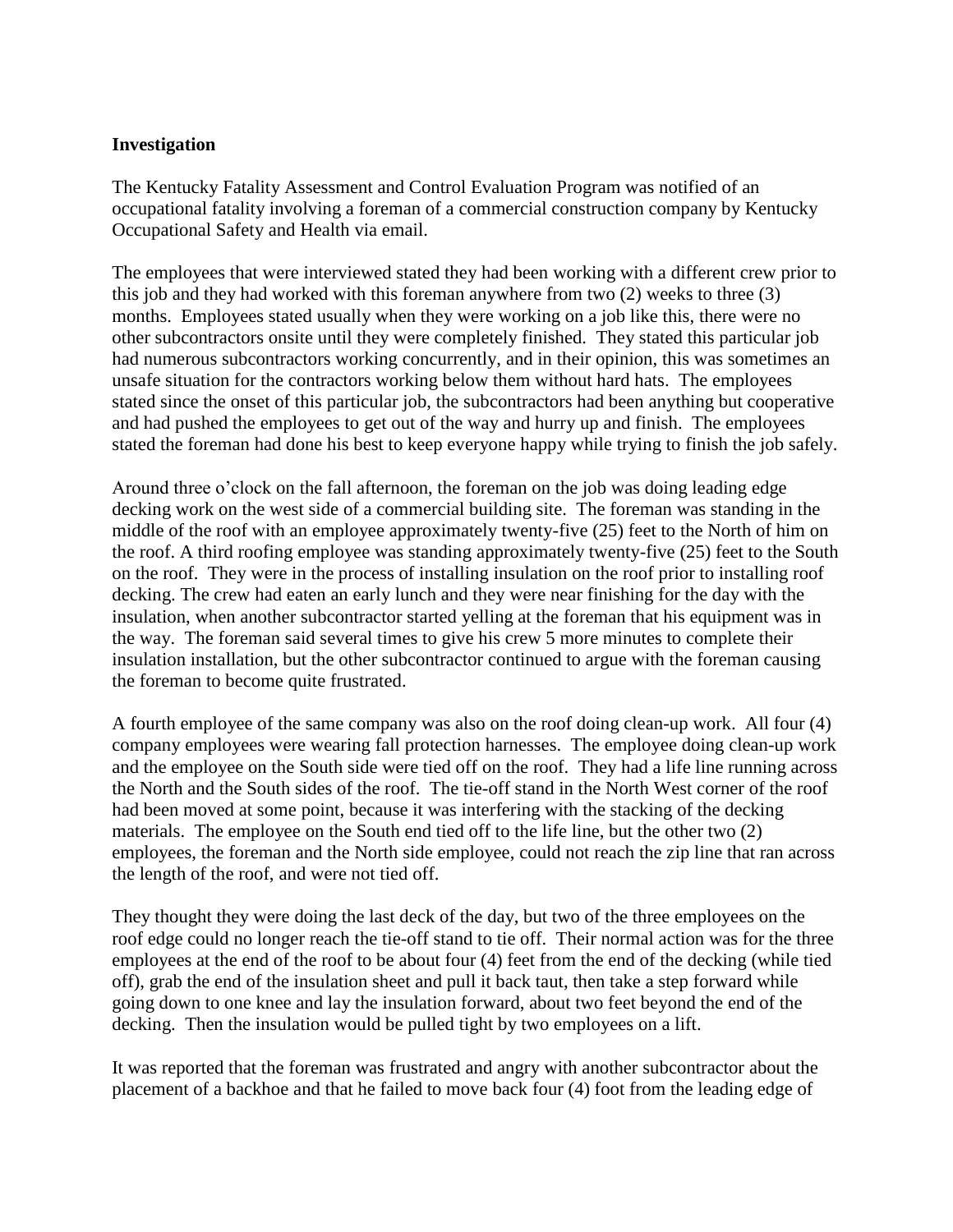the roof. The foreman, not realizing that he hadn't moved to the safe four (4) feet position, then fell twenty-five (25) feet to his death. The foreman struck a hard dirt surface causing substantial trauma to his entire body, but specifically to his head and neck. One of the employees in the boom was the foreman's son who witnessed his father fall to his death. Another employee in the boom called 911 as the remaining employees who were on the roof climbed down. One employee was a trained CPR First Aid provider in the Army and immediately checked for a pulse. He found the pulse on the foreman's right jugular but it immediately stopped. The employee stated from assessing the foreman, he knew there was nothing they could do. When police arrived at 15:07 the foreman had no pulse and was not breathing. He had an obvious broken leg and loss of blood from his head. The paramedics arrived ten minutes later and pronounced him deceased at 15:15 hours. He was then transported by the coroner to the hospital.

#### **Cause of Death**

The cause of death was blunt impact injury to the head and neck.

#### **Recommendations and Discussions**

#### **Recommendation No. 1: Employers should always ensure employees have access to tie off when working in high areas allowing employees to remain tied off at all times.**

 The Federal Code of Regulations for steel erection, 29 CFR 1926.760(a) (1) states that workers working at 15 feet and above are required to wear and use a personal fall arrest system. Kentucky law, 803 KAR: 2:417 Section 1(1) (b), states that workers working at 10 feet or higher have to use personal fall arrest systems. Both Federal and KY State regulations were applicable. Standards 29 CFR 1926.760(a)(1) and 803 KAR: 2:417 Section 1(1)(b), state that workers working above 10 feet, with an unprotected edge or side are to be protected from fall hazards by use of guardrails, safety nets, personal fall arrest systems, positioning devices, or fall restraint systems.

#### **Recommendation No. 2: General Contractors should coordinate and stagger various subcontractors' work to prevent creation of additional hazards, conflict and obstructions.**

The General Contractor is responsible to ensure a safe worksite for all subcontractors on the site. By staggering various subcontractors' work, this would allow each subcontractor to fulfill his part of the construction without being in each other's way and avoiding verbal conflict. Overhead work was being done that exposed other contractors on the ground to materials and tools falling and striking them. Under the multi-employer worksite policy, the general contractor can be cited for failure to ensure that all subcontractors follow OSHA guidelines and work in a safe manner.

# **Recommendation No. 3: Employers should be sure safety training is given to each new hire prior to working.**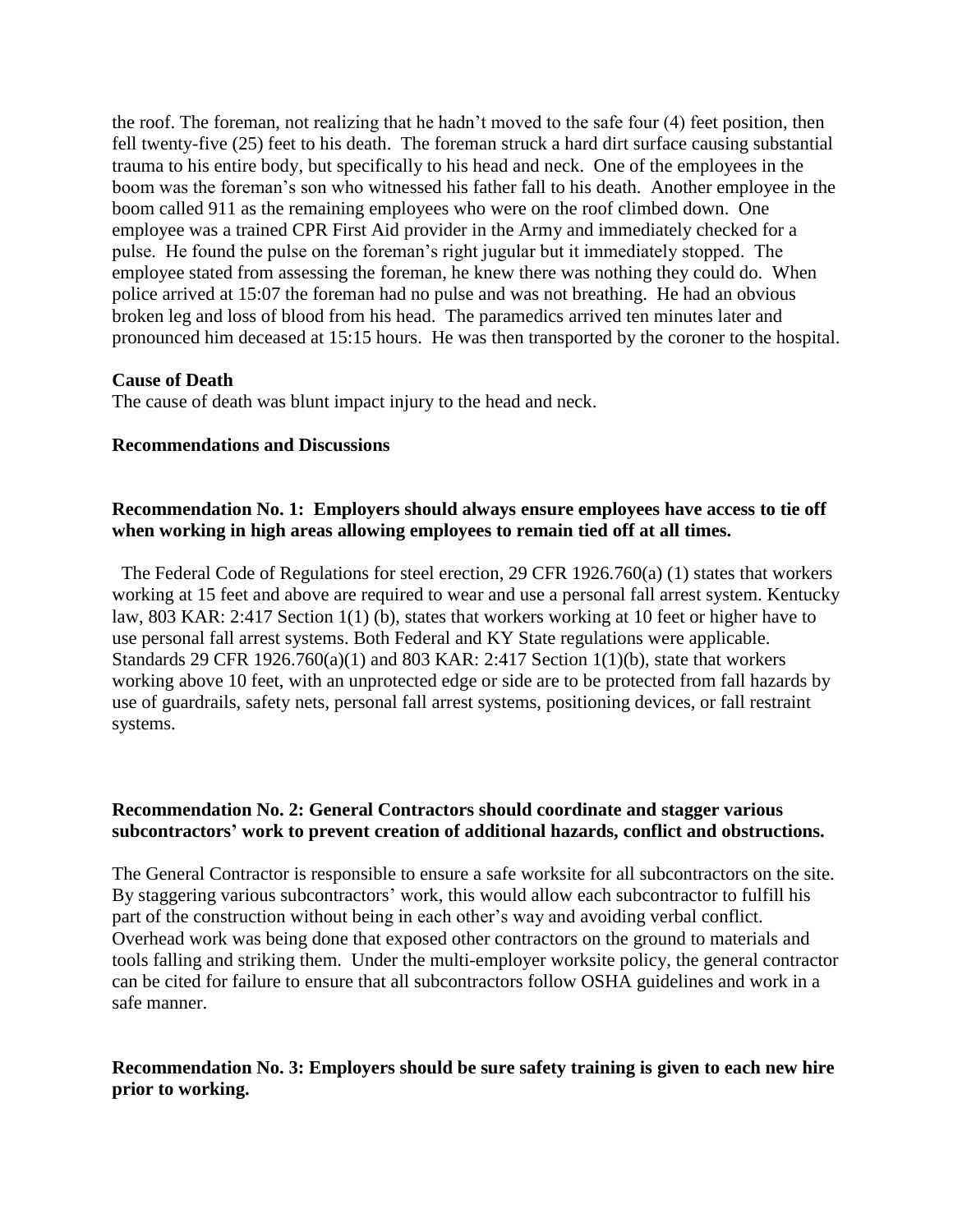Company records show the employer held safety training in January 2013 through a consultant, where fall protection was part of the training. The foreman was not hired until July 2013 and did not attend any type of safety training. The employer should have made sure the foreman received safety training in order to ensure his employees worked safely and led by example.

# **Recommendation No. 4: Employers should implement and enforce a written safety policy which states the consequences of not following personal fall arrest policies.**

Occupational Safety Health Standard 29 CFR 1926.503(a) (1) states that the employer is responsible for providing a training program for each employee that might be exposed to fall hazards. The company involved in this fatality had written safety procedures and most employees were trained and certified on how to use personal fall arrest systems. All training should be documented, and employees should be required to sign that they understand the safety and training program. Enforcement and consequences for failure to follow safety systems should be part of the standard operating procedures.

A section of the safety policy should include the development of a site-specific safety plan. Occupational Safety and Health Standard 29 CFR 1926(502) (k) (1) states that a fall protection plan shall be prepared by a qualified person and developed specifically for the site where the work is being performed. Employees should conduct a hazard analysis and wear personal protective equipment to prevent injury while working.

# **Recommendation No. 5: General contractors should ensure through contract language that all subcontractors implement and enforce appropriate safety and health programs and training specific to the work to be performed.**

General contractors should ensure that all subcontractors have safety and health training programs in place that address the tasks their workers are assigned to perform through contract language that requires all subcontractors to identify how they intend to implement a site-specific safety and health program before the initiation of work. The subcontractor's contract should contain clear and concise language describing which party is responsible for a given safety or health issue. Any differences should be negotiated before work begins. Once the provision for these responsibilities has been established, the respective parties should ensure that the provisions of the contract regarding safety and health are upheld through regular inspections of the work site.

**Keywords**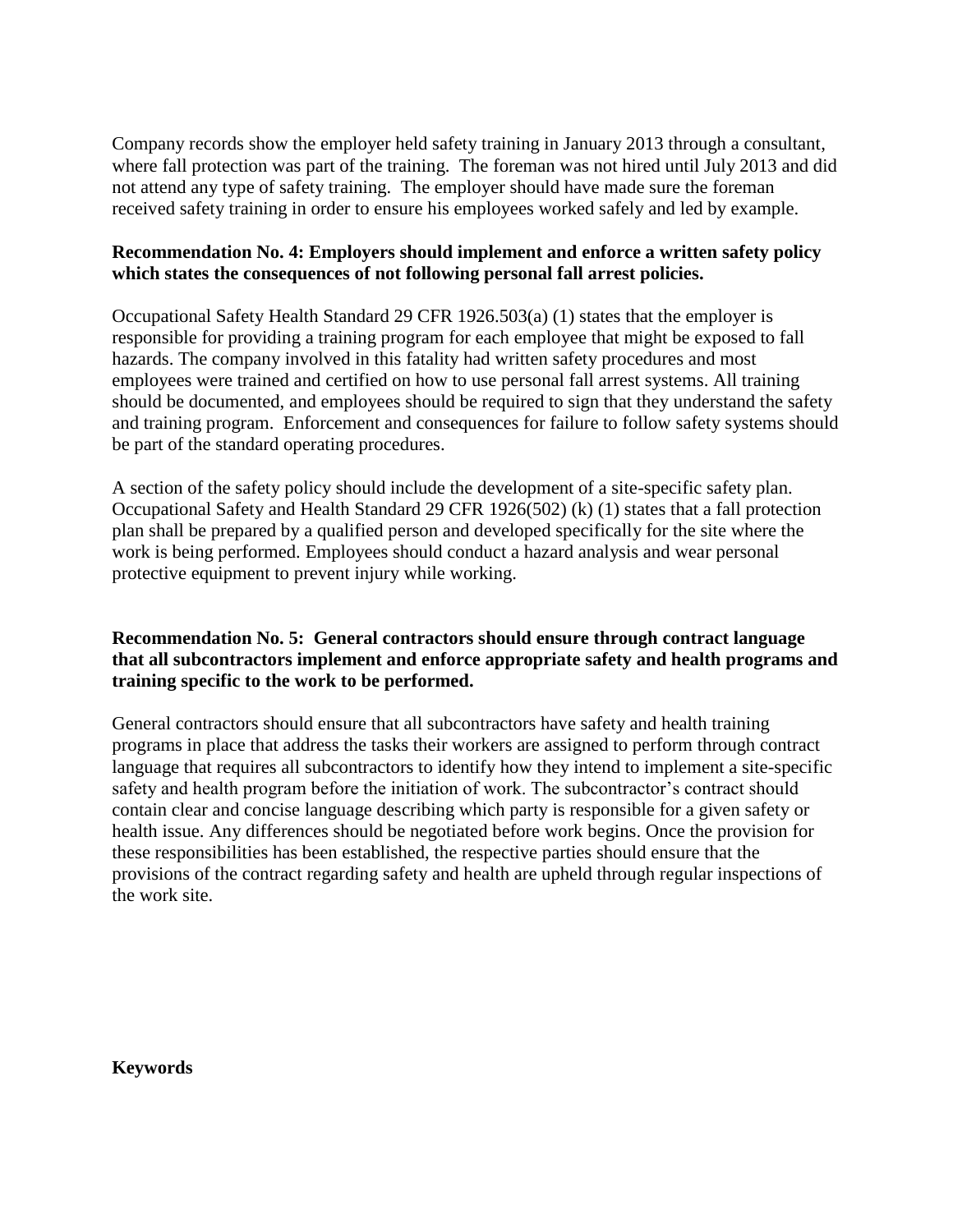Fall protection Fall prevention Safety training Foreman

# **References**

[http://www.osha.gov](http://www.osha.gov/) [https://www.osha.gov/pls/oshaweb/owadisp.show\\_document?p\\_table=STANDARDS&p\\_id=127](https://www.osha.gov/pls/oshaweb/owadisp.show_document?p_table=STANDARDS&p_id=12751) [51](https://www.osha.gov/pls/oshaweb/owadisp.show_document?p_table=STANDARDS&p_id=12751) [https://www.osha.gov/pls/oshaweb/owadisp.show\\_document?p\\_table=STANDARDS&p\\_id=106](https://www.osha.gov/pls/oshaweb/owadisp.show_document?p_table=STANDARDS&p_id=10607) [07](https://www.osha.gov/pls/oshaweb/owadisp.show_document?p_table=STANDARDS&p_id=10607) [https://www.osha.gov/pls/oshaweb/owadisp.show\\_document?p\\_table=STANDARDS&p\\_id=107](https://www.osha.gov/pls/oshaweb/owadisp.show_document?p_table=STANDARDS&p_id=10759) [59](https://www.osha.gov/pls/oshaweb/owadisp.show_document?p_table=STANDARDS&p_id=10759) [https://www.osha.gov/pls/oshaweb/owadisp.show\\_document?p\\_table=STANDARDS&p\\_id=107](https://www.osha.gov/pls/oshaweb/owadisp.show_document?p_table=STANDARDS&p_id=10758) [58](https://www.osha.gov/pls/oshaweb/owadisp.show_document?p_table=STANDARDS&p_id=10758) <http://www.lrc.ky.gov/kar/803/002/417.htm> <http://stopconstructionfalls.com/>

#### **Acknowledgements**

The Kentucky FACE program would like to thank the Kentucky Occupational Safety and Health inspector as well as Kentucky Occupational Safety and Health Education and Training Division and the company for their assistance with this report.

**The Kentucky Fatality Assessment & Control Evaluation Program (FACE) is funded by grant 2U60OH008483-09 from the Centers for Disease Control and Prevention and the National Institute for Occupational Safety and Health. The purpose of FACE is to aid in the research and prevention of occupational fatalities by evaluating events leading to, during, and after a work related fatality. Recommendations are made to help employers and employees have a safer work environment. For more information about FACE and KIPRC, please visit our website: www.kiprc.uky.edu**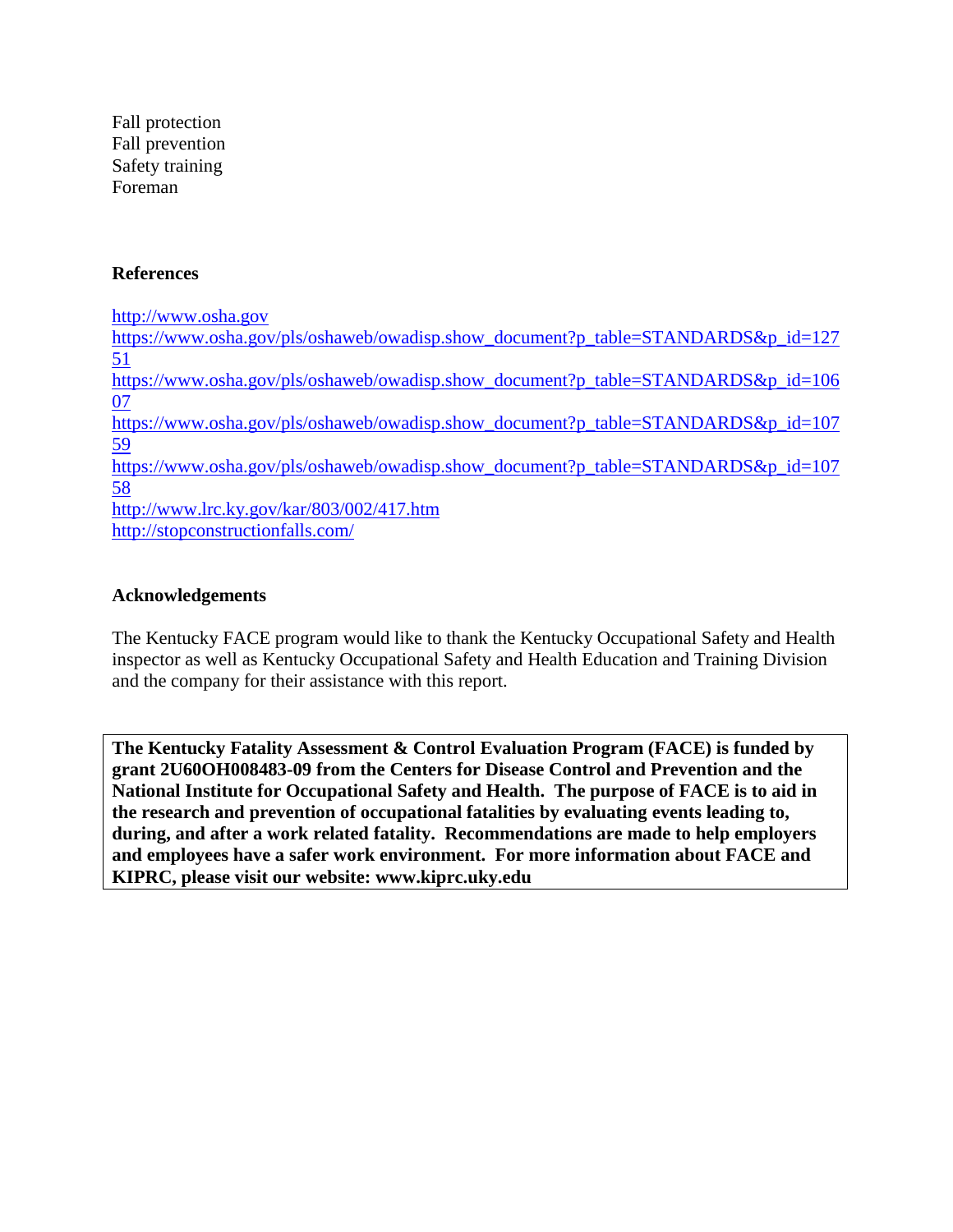

Picture of the steel building with zip line tie-off point. Photograph courtesy of KYOSH